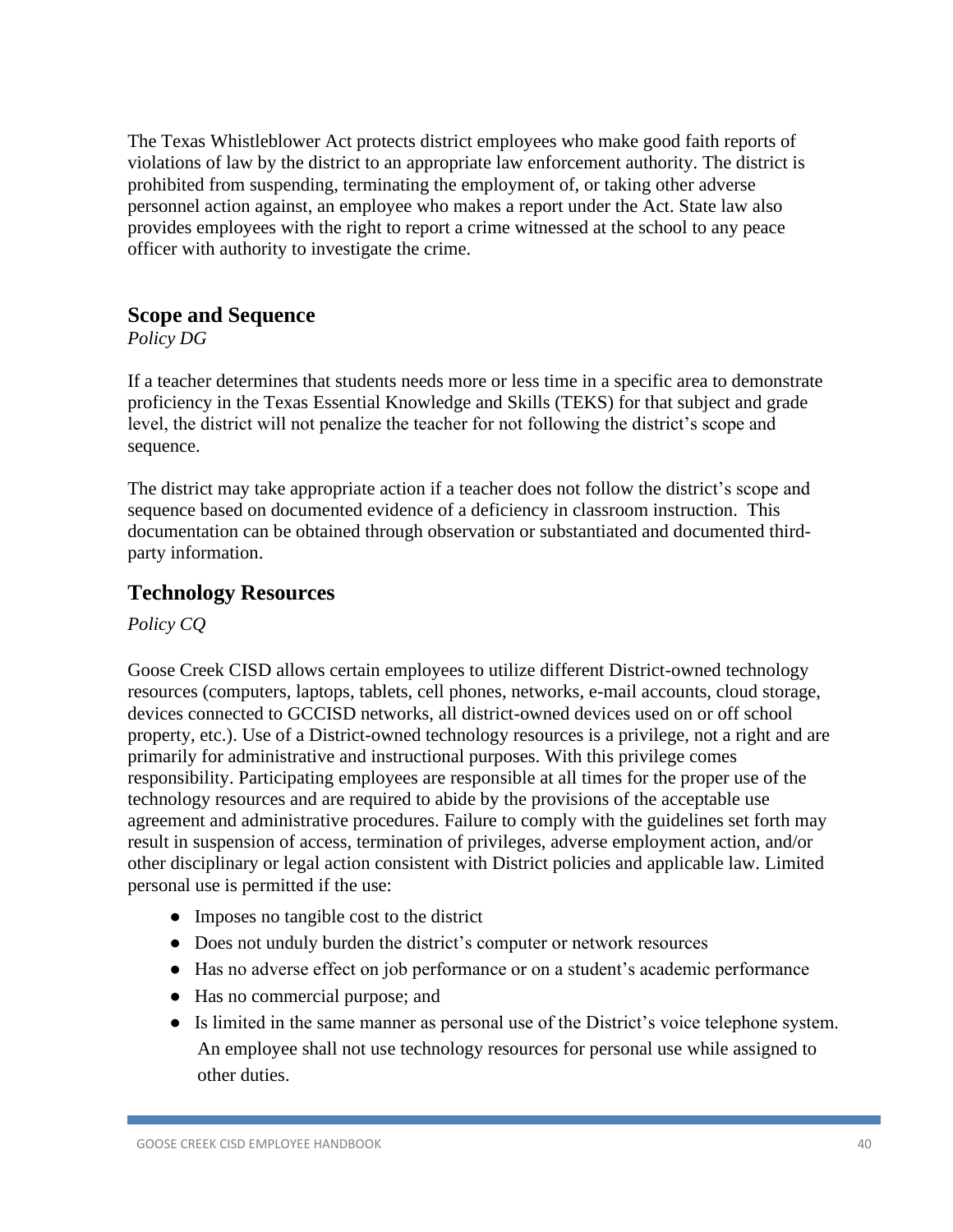Any user identified as a security risk, as having improperly used District technology resources, or as having violated District and/or campus acceptable use policies or administrative regulations may be denied access to District technology resources.

The Superintendent or designee shall develop and implement administrative regulations, guidelines, and user agreements consistent with the purposes and mission of the District and with law and policy.

Networked communication systems such as Instant Messaging, Online Chat, Video Conferencing and Web-exing, are real-time network communication systems and are primarily available for instructional and administrative purposes. Information shared using these systems should be transitory in nature, as documented under Email Retention Transitory Information 1.1.057.

Use of any Districts technology resources shall not be considered confidential or private (including but not limited to e-mails, direct messaging, text messages, locally stored files, cloud stored files, etc). Designated District staff shall be authorized to monitor the District's technology resources at any time to ensure appropriate use.

**1.** Employees are responsible for the content stored on the technology device. Users may download personal content to the device as long as it meets the expectations set forth in Board Policy, Employee Handbook, Administrative Guidelines and other legal or district requirements. Any personal content on District technology resources shall not be considered private and may be monitored or accessed to ensure appropriate use of the device(s).

**2.** The technology device must be secured with a passcode/password at all times. Incidents or suspected incidents of unauthorized access and/or disclosure of confidential data are to be immediately reported to the campus principal or immediate supervisor and the Technology Department.

**3.** Goose Creek CISD reserves the right to remotely wipe, without notice, all data from the technology device if confidential data is suspected to be at risk of disclosure, the Operating System is suspected to have been breached, or a violation of Board Policy or the Employee Handbook. Costs incurred by an employee for personal content on the District device will not be recoverable. For example: if an App is downloaded that is determined to contain inappropriate content (sexually explicit, obscene, etc.) and the device is wiped/reset, the employee will not be reimbursed for any personal purchased App.

**4.** Users will not change or remove (or attempt to change or remove) security features on the technology device. "Jailbreaking" is not allowed.

**5.** Users must take reasonable measures to safeguard the device from damage, loss or theft such as using the district provided protective case. Users must immediately report damage, loss, or theft of the technology device to the campus principal or immediate supervisor and file a police report where appropriate. Users are responsible for the cost of replacing lost or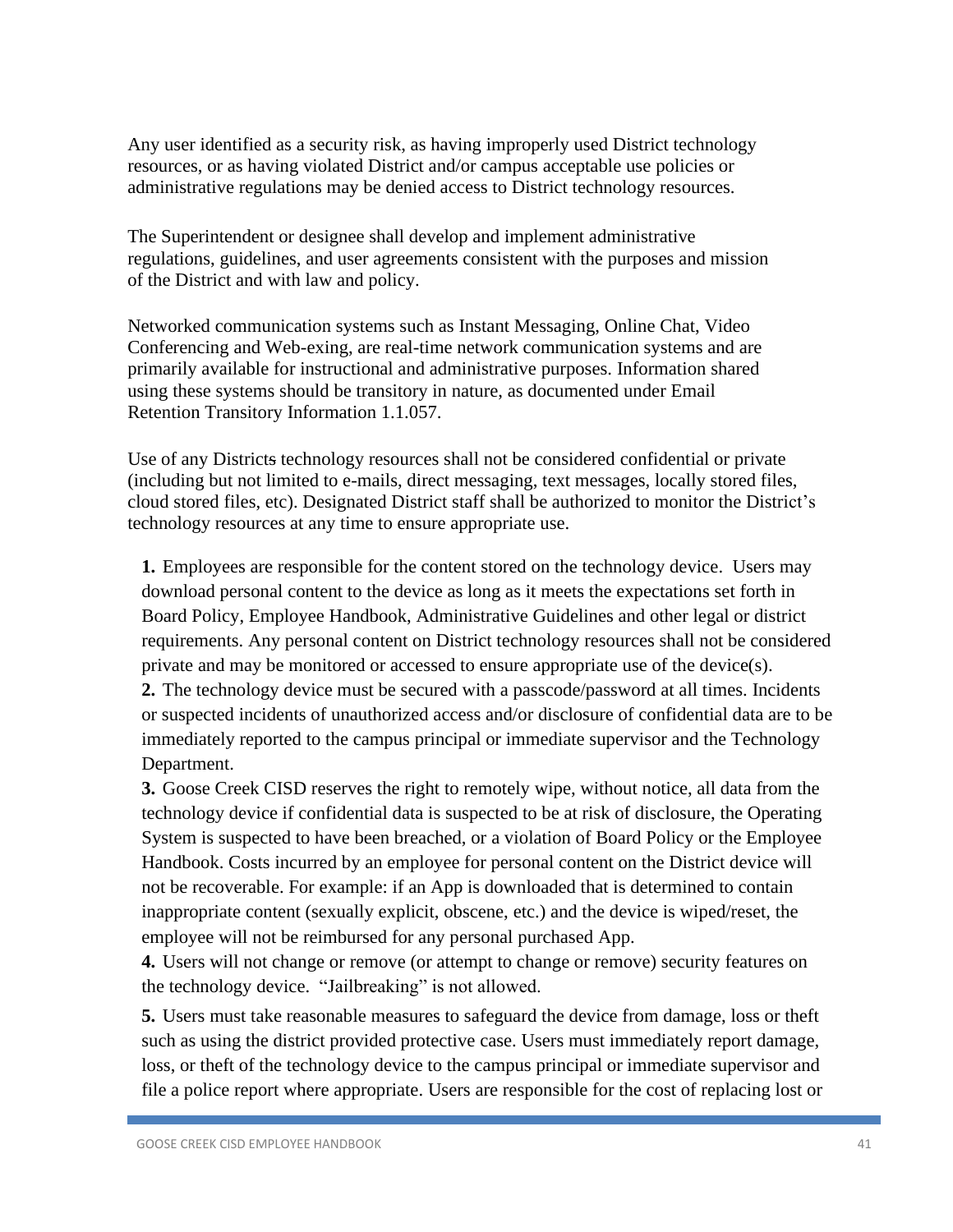damaged technology resources and associated accessories, such as power cords.

**6.** When requested by the District, or upon separation of employment, the participating employee agrees to return the technology device, case, charger, and any other Districtissued accessories to their campus principal or immediate supervisor in the same condition it was issued, less reasonable wear.

**7.** If a user fails to return the technology device, case, charger, and any other accessories upon request or upon separation from employment, the employee hereby consents to the District deducting from his or her final paycheck the cost of replacing the technology resource and related accessories. As a means of reference, as of June 2021, iPad cost is \$319.00, power adaptor and cable are \$35.00, and case is \$57.55. This cost is subject to change as equipment costs change.

**8.** The assigned technology device remains the property of Goose Creek CISD at all times, including while being used or possessed by the participating employee. This includes any technology items that may have been purchased through grants, donations, sponsorships, gifts, or other District-related activities, such as Classwish.org, Donorpages.com, or Donorschoose.org.

**9.** If a user is issued a district cell phone, the phone must be turned on and kept with you at all times when on duty or on call. Otherwise the device must be securely stored.

Employees with questions about computer use and data management can contact the Technology Department.

# **User Responsibility**

The individual in whose name a system account is issued will be responsible at all times for its proper use. If inappropriate use or activity is witnessed, it should be reported to a supervisor. User accounts and passwords are not to be shared or disclosed to any other individual. Inappropriate use of personal computing and electronic communication may result in disciplinary action, up to and including termination of employment.

District computers will provide a best effort at filtering access to visual depictions that are obscene, pornographic, inappropriate for students, or harmful to minors, as defined by the federal Children's Internet Protection Act and as determined by the Superintendent or designee.

## **Business Use of Electronic Media**

If an employee adds a picture to District electronic media, the picture must be a professional photo of the employee.

# **Personal Use of Electronic Media and Communications**

*Policy DH*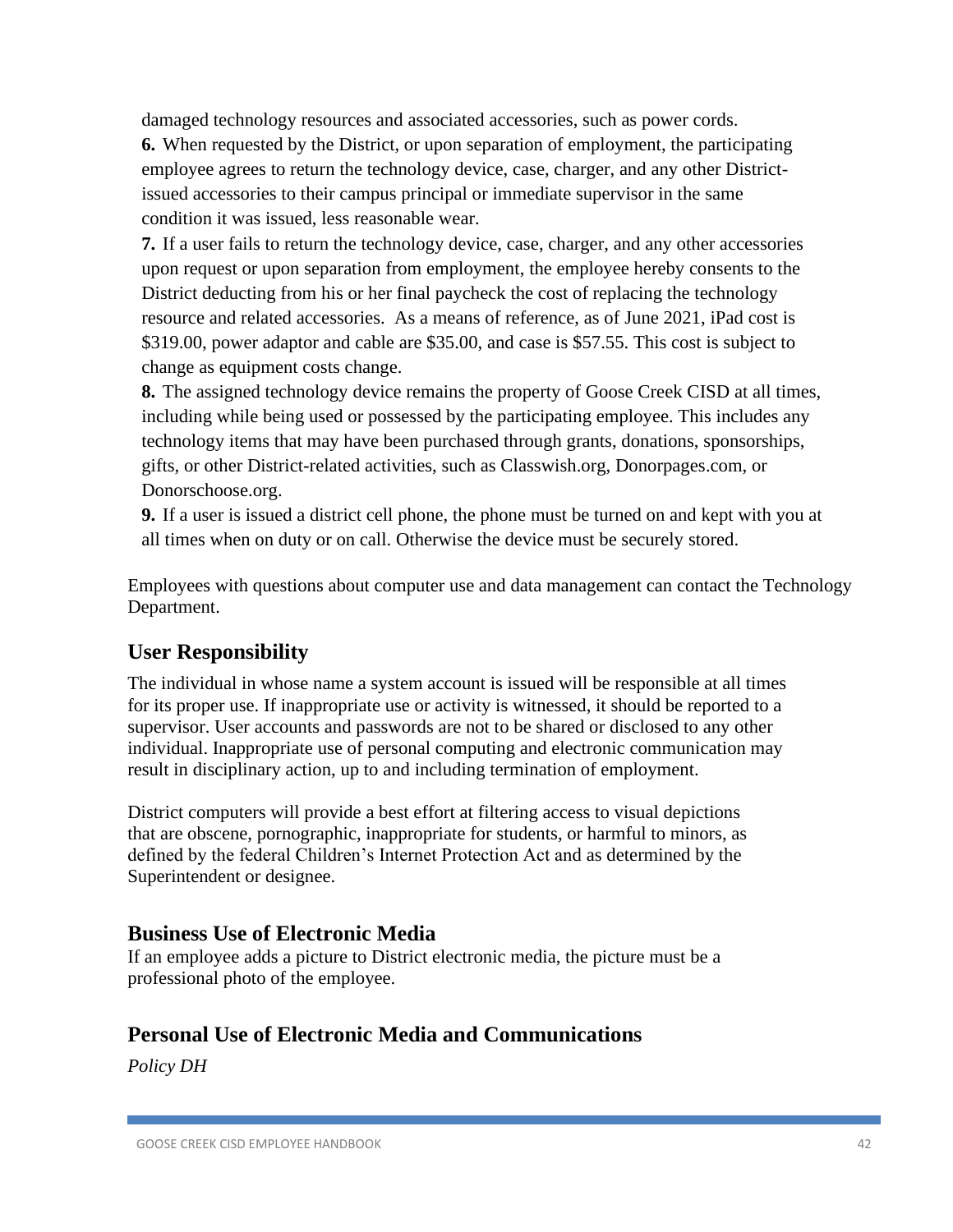Electronic media includes all forms of social media, such as text messaging, instant messaging, electronic mail (e-mail), Web logs (blogs), wikis, electronic forums (chat rooms), videosharing websites (e.g., YouTube), editorial comments posted on the Internet, and social network sites (e.g., Facebook, Twitter, LinkedIn, Instagram). Electronic media also includes all forms of telecommunication such as landlines, cell phones, and Web-based applications.

While operating District-owned vehicles or power equipment, employees may not use personal electronic communication devices.

As role models for the district's students, employees are responsible for their public conduct even when they are not acting as district employees. Employees will be held to the same professional standards in their public use of electronic media as they are for any other public conduct. If an employee's use of electronic media violates state or federal law or district policy, or interferes with the employee's ability to effectively perform his or her job duties, the employee is subject to disciplinary action, up to and including termination of employment. If an employee wishes to use a social network site or similar media for personal purposes, the employee is responsible for the content on the employee's page, including content added by the employee, the employee's friends, or members of the public who can access the employee's page, and for Web links on the employee's page. The employee is also responsible for maintaining privacy settings appropriate to the content. Employees are prohibited from communicating with students through a personal social network site.

An employee who uses electronic media for personal purposes shall observe the following:

- The employee may not set up or update the employee's personal social network page(s) using the district's computers, network, or equipment.
- The employee shall limit use of personal electronic communication devices to send or receive calls, text messages, pictures, and videos to breaks, meal times, and before and after scheduled work hours, unless there is an emergency or the use is authorized by a supervisor to conduct district business.
- The employee shall not use the district's logo or other copyrighted material of the district without express, written consent.
- An employee may not share or post, in any format, information, videos, or pictures obtained while on duty or on district business unless the employee first obtains written approval from the employee's immediate supervisor.
- Employees should be cognizant that they have access to information and images that, if transmitted to the public, could violate privacy concerns.
- The employee continues to be subject to applicable state and federal laws, local policies, administrative regulations, and the Texas Educators' Code of Ethics, even when communicating regarding personal and private matters, regardless of whether the employee is using private or public equipment, on or off campus. These restrictions include:
	- o Confidentiality of student records. [See Policy FL]
	- o Confidentiality of health or personnel information concerning colleagues, unless disclosure serves lawful professional purposes or is required by law. [See DH (EXHIBIT)]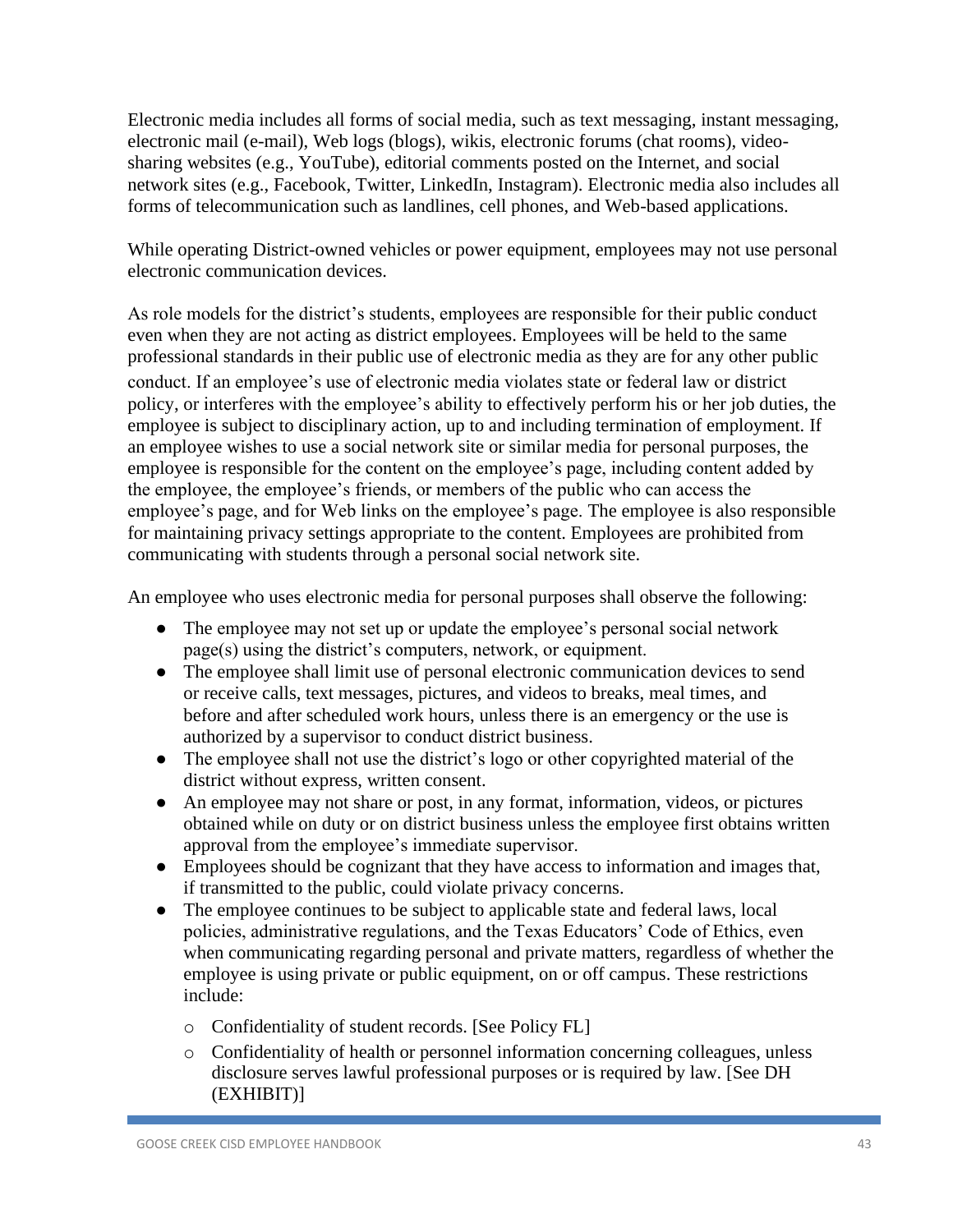- o Confidentiality of district records, including educator evaluations and private email addresses. [See Policy GBA]
- o Copyright law [See Policy CY]
- o Prohibition against harming others by knowingly making false statements about a colleague or the school system. [See DH (EXHIBIT)]

### **Personal Devices on District Networks**

Connecting to the District's wireless network with personal technology devices, such as laptops and tablets is allowed only for educational purposes and with the Principal and or Supervisor's approval. The district's technology staff will not be allowed to work on personal equipment.

Using broadband Internet service or any other ability to connect to the Internet outside of the district's internet filtering or wide area network is prohibited. Teachers and staff must use the district's visitor wireless network and abide by all guidelines included in this handbook.

## **Data Privacy and Information Security**

Employees play an important role in keeping Goose Creek CISD's sensitive information secure. Many employees may come into contact with sensitive information on a daily basis. Examples of "sensitive information" at Goose Creek CISD include:

- addresses:
- dates of birth:
- bank account/routing numbers;
- phone numbers;
- social security numbers;
- driver's license numbers:
- medical records and personnel records of employees/students;
- student grades/work;
- student discipline information and;
- any financial information.

Employees have a duty to protect the district and keep sensitive information safe. Failure to do so could result in disclosure of student data (whether intentional or unintentional) or a data breach. In reference to FERPA, privacy and data security:

- Users will not disclose or transmit GCCISD confidential or sensitive data on social media, personal email, personal instant messaging, etc.
- Users will not attempt to access or alter any information that they are not authorized to access.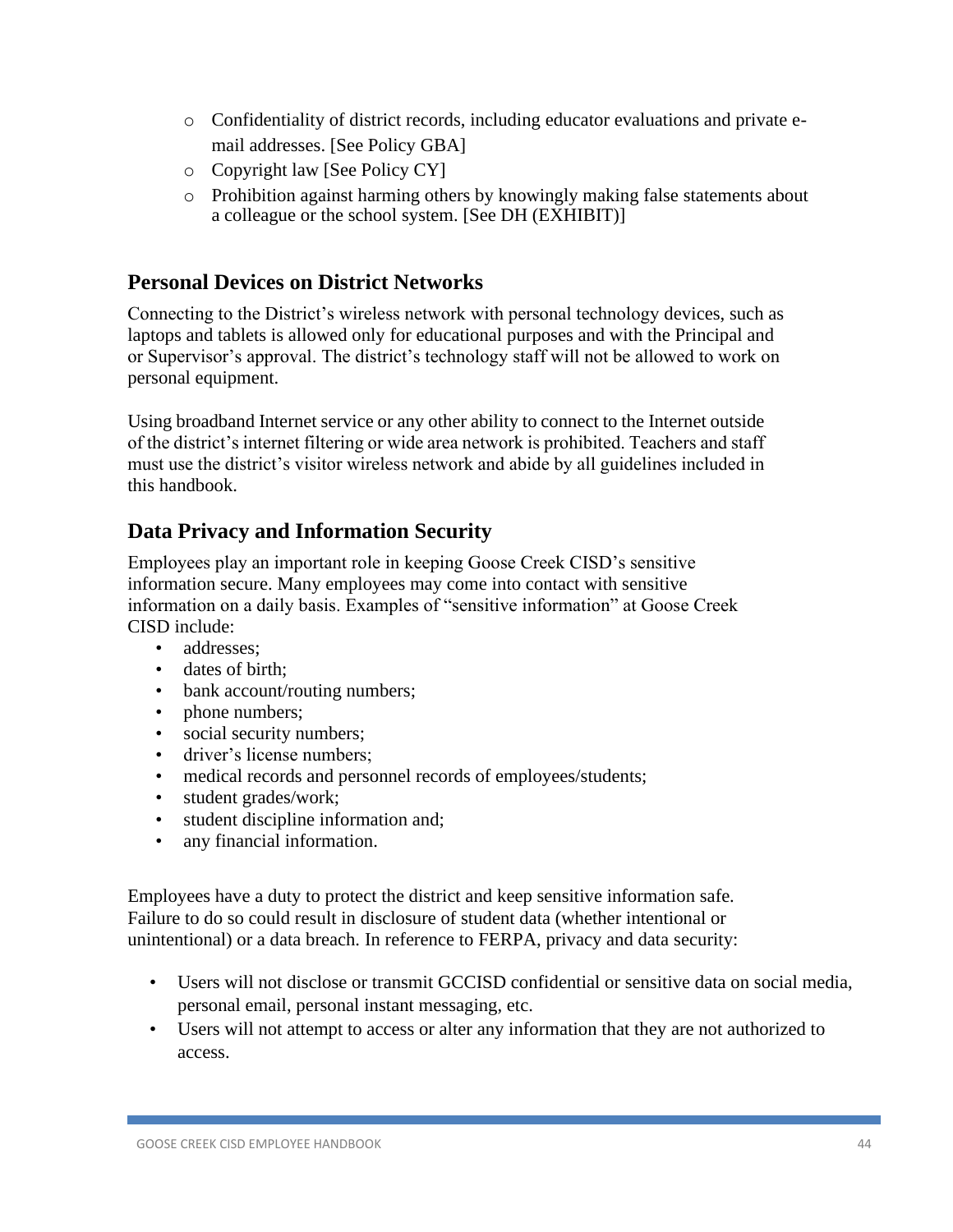- All users will report to the Technology Helpdesk, unnecessary access to GCCISD Information Systems if the access is not required for their duties (e.g. inadvertent access that has been provisioned but not necessary).
- Users will not disclose GCCISD information to others without a valid need to know.
- Users will not post on social media examples of student work, grades or other confidential information as designated by the Family Educational Rights and Privacy act (FERPA) unless prior consent has been given by the parent/guardian in the Release of Student Directory Information during online registration.

For documented and approved transfer/storage of confidential or sensitive information:

- Users will ensure that any GCCISD confidential or sensitive information stored in any location uses approved disk encryption.
- Users will utilize approved encryption for transmitting GCCISD confidential or sensitive data via email or other file transfer methods including (SFTP, secure copying, API integrations, etc.)

# **Vetting Online Services**

Goose Creek CISD uses online services and integrations with  $3<sup>rd</sup>$  party systems as part of its daily operations. Each of these systems must be vetted for data privacy and security prior to being utilized. It is the responsible of every district employee to ensure that a system is vetted prior to being utilized. This includes mobile apps, computer programs, online services, etc. that may have access to district data. For information on getting a service vetted, contact the Technology Department.

## **Guidelines for keeping this information secure are:**

### **Make sure sensitive information is physically secure.**

- Lock up or password protect documents containing sensitive information when not using them. This includes employee information and any student information.
- Shield information from view when others (non-authorized people) are near.
- Lock cabinets or computer screens before walking away.
- Don't leave sensitive items like employee records or student information on desks or in unlocked cabinets.
- Keep mobile devices (laptops, smartphones, tablets, USB drives, etc.) either within your sight or locked up at all times. Use password protection and auto lock screens to further protect these devices.

#### **Manage your passwords.**

Use strong passwords on systems that contain sensitive information: mix 8 or more (12 is recommended) upper and lower case letters, numbers, and special characters, longer is better and is harder for others to guess.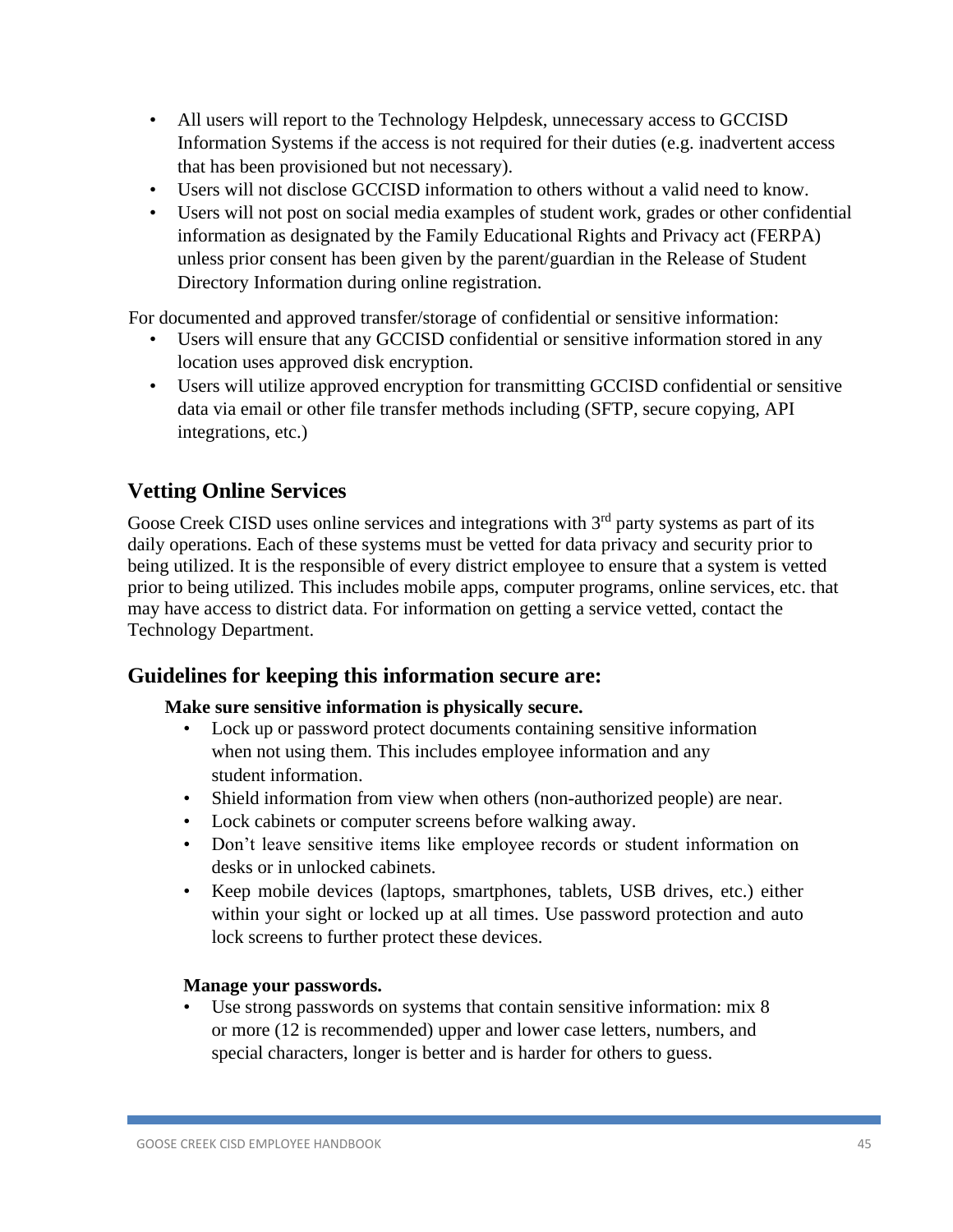- Do not reuse passwords on different accounts. Note: Goose Creek CISD does use Single-Sign On integrations between many systems. This is not password re-use as it is still using a single authentication credential.
- Do not use your district password on ANY non-district account.
- Do not share passwords with others.

### **Understand data privacy security to protect student and employee data.**

- FERPA The Family Educational Rights and Privacy Act (FERPA) is a federal law that protects the privacy of student education records. FERPA requires staff to take reasonable steps to protect student records and information. Under FERPA, parents and eligible students may inspect, review, and request to amend education records. Some best practices include verbally discussing student information rather than sending student data via email and checking with the Technology Department to ensure software and websites are properly vetted before allowing students to use them. More information can be found at<https://www2.ed.gov/policy/gen/guid/fpco/ferpa/index.html> or by calling 1-800-USA- LEARN
- COPPA Children's Online Privacy Protection ACT (COPPA) imposes certain requirements on operators of websites or online services directed to children under 13 years of age. Employees can help ensure compliance with COPPA by understanding what data is collected by a website or application, and ensuring the websites or applications are properly vetted by the Technology Department before allowing students to use them. More information can be found [at:](http://www.coppa.org/coppa.htm)  [http://www.coppa.org/coppa.htm.](http://www.coppa.org/coppa.htm)
- CIPA The Children's Internet Protection Act (CIPA) was enacted by Congress in 2000 to address concerns about children's access to obscene or harmful content over the internet. CIPA requires that districts have an internet safety policy that includes technology protection measures which block or filter internet access (on computers used by minors) to pictures that are (a) obscene; (b) child pornography; or (c) harmful to minors. Internet safety policies must include monitoring the online activities of minors, and as required by the Protecting Children in the 21st Century Act.1), must provide for educating minors about appropriate online behavior, including interacting with other individuals on social networking websites and in chat rooms; and cyberbullying awareness and response. More information can be found at: [https://www.fcc.gov/consumers/guides/childrens-internet-protection-act.](https://www.fcc.gov/consumers/guides/childrens-internet-protection-act)
- PPRA The Protection of Pupil Rights Amendment (PPRA) is a federal law that requires schools to obtain written consent from parents before minor students are required to participate in any U.S. Dept. of Education funded survey, analysis, or evaluation that reveals information concerning the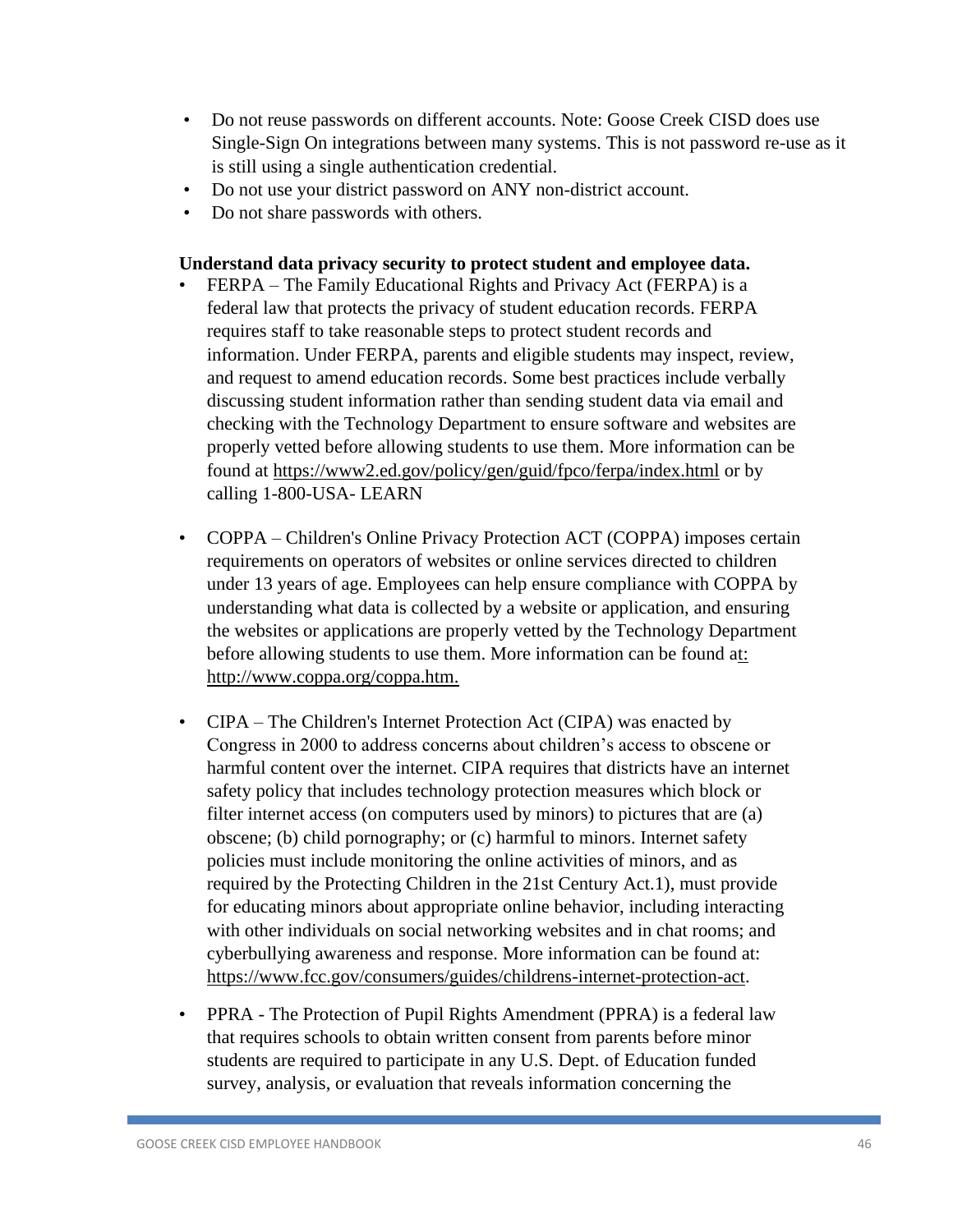following areas: political affiliations; mental and psychological problems potentially embarrassing to the student and his/her family; sex behavior and attitudes; illegal, anti-social, self-incriminating and demeaning behavior; critical appraisals of other individuals with whom respondents have close family relationships; legally recognized privileged or analogous relationships, such as those of lawyers, physicians, and ministers; religious practices, affiliations, or beliefs of the student or student's parent; or income (other than that required by law to determine eligibility for participation in a program or for receiving financial assistance under such program.) More information can be found at: <http://www2.ed.gov/policy/gen/guid/fpco/ppra/parents.html>

### **Guard against social engineering attacks (such as phishing).**

- Carefully review links and attachments in emails before clicking or opening.
- Use bookmarks to safely return to sites visited frequently. Use browser functions that warn of sites with poor reputations.
- Be careful of all requests for sensitive information, whether by e-mail, phone, text message, or in person.
- Independently verify the identity and authority of any requester with your supervisor or a Technology staff member before disclosing sensitive information.

#### **Avoid unsecure networks outside the office.**

- Don't connect to the office emails or systems from public Wi-Fi.
- If connecting while traveling or working from home, have the Technology Department set you up properly with secure remote access.

#### **Securely destroy sensitive information when no longer needed.**

- Secure shredding is the preferred disposal method of hard copy documents with sensitive information.
- Destruction of electronic data should be done according to the Technology Department's Data Destruction Guidelines.

#### **Immediately report suspected information security events to the Technology Helpdesk at 281-420-4633 or [helpdesk@gccisd.net.](mailto:helpdesk@gccisd.net)**

**Questions regarding Information Security and Data Privacy may be addressed to the Technology Helpdesk.**

## **Data Incident Reporting (Privacy or Security)**

*Policy CQB*

Any user that becomes aware of a possible data breach/disclosure, indicators of data or technology resource(s) compromise, or any other cybersecurity concerns must notify the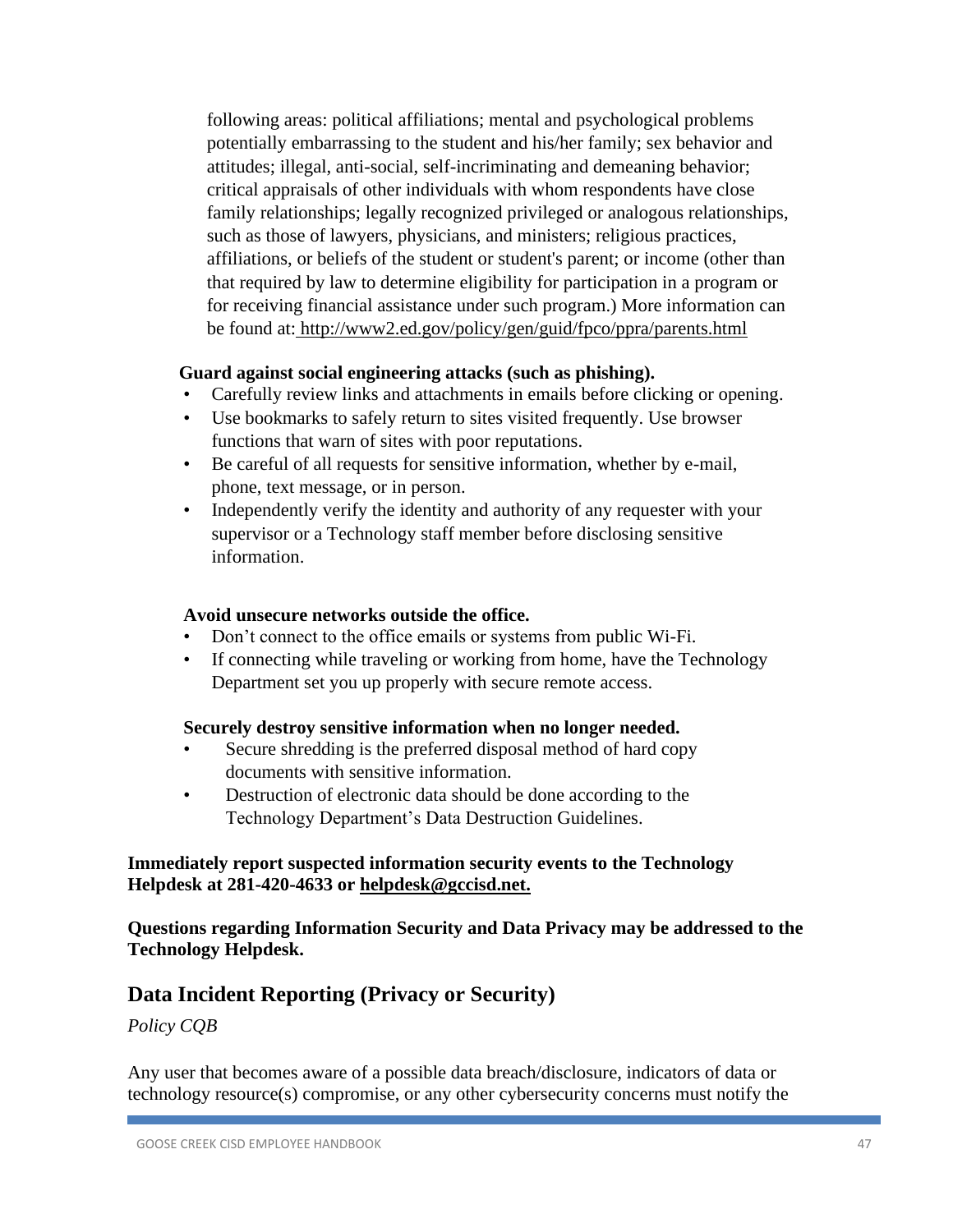Technology Helpdesk so the issues can be documented and investigated according to the Technology Incident Response Plan.

Upon discovering or receiving notification of a breach of system security, the District cybersecurity coordinator shall disclose the breach to affected persons or entities in accordance with the timeframes established by law.

The District shall give notice by using one or more of the following methods:

- Written notice.
- Electronic mail, if the District has electronic mail addresses for the affected persons.
- Clear posting on the District's website.
- Publication through broadcast media.

## **Data Retention and Records Management**

*Policy CPC*

A District employee must make provisions to retain documents and messages in accordance with the district's records retention policy, CPC Legal and Local. Each user is responsible for using the proper records retention practices.

Each individual employee who creates and maintains electronically stored information (ESI), is responsible for determining the retention of the ESI and maintaining it in compliance with District, state, and federal records retention requirements.

In the event the ESI was not created by a District employee, then the employee who received the ESI or responded to the ESI will be responsible for its retention and maintenance. The Technology Department will consider e-mail as administrative correspondence and will, therefore, maintain retention according to the state control schedule.

The individual who creates and maintains ESI or who received or responded to ESI may delete or erase the ESI when it is no longer required to be maintained in connection with a claim or pursuant to District, state, or federal records retention requirements.

For more information, please visit Texas State Library and Archives Commission Records Control Schedules Administrative (GR Schedule): https://www.tsl.texas.gov/slrm/recordspubs/gr.html

The district's email system is a communication system and is not intended to be the primary records retention repository.

- The retention requirement associated with any document is determined by its content, not the method of delivery.
- The responsibility of retaining an internally created and distributed document (or message) most often falls on the author – not the recipients.
- Employees who receive messages from outside the district are responsible for proper records retention of those messages.
- Email that has been requested in a subpoena or public information request must be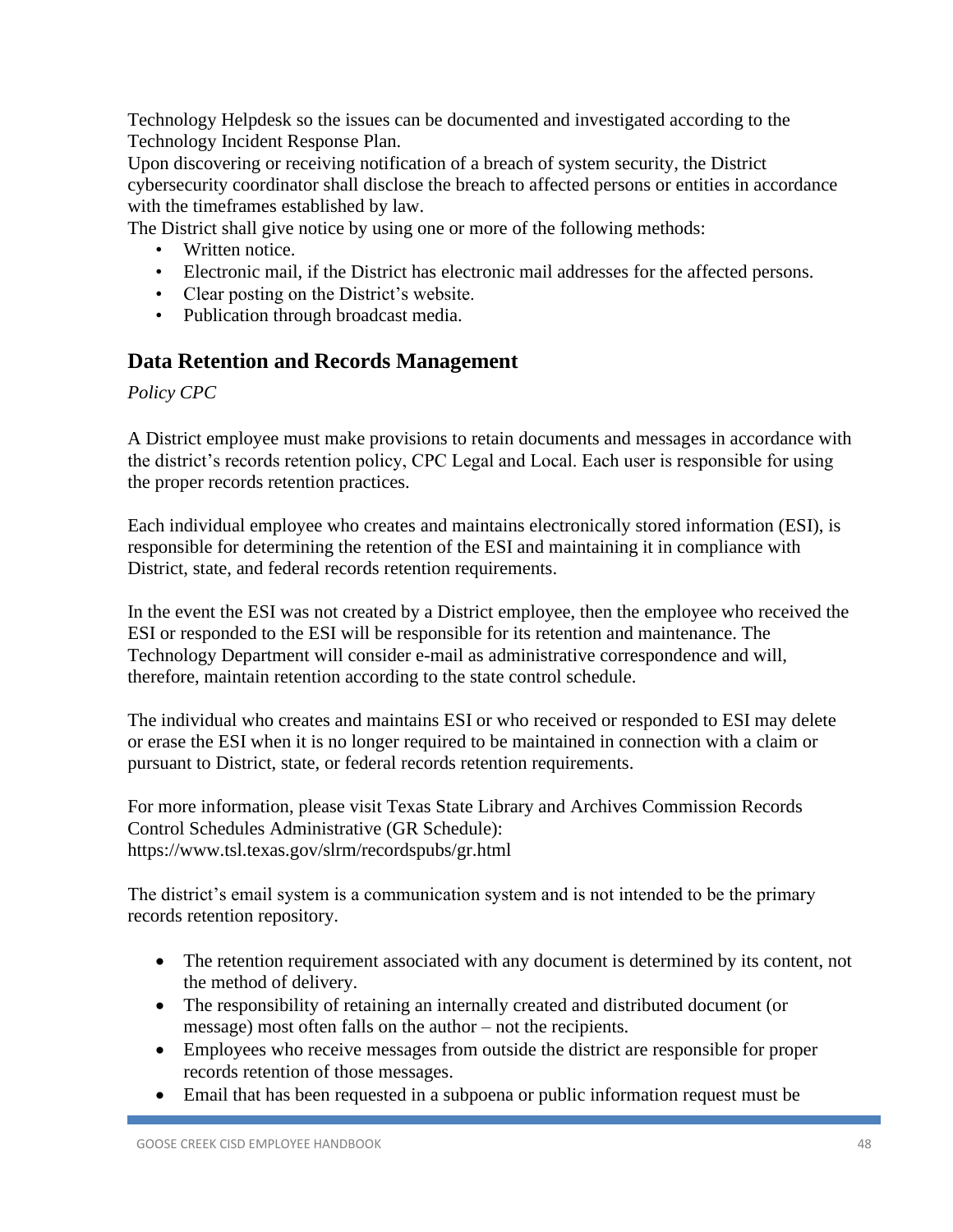retained until the request has been addressed, even if the retention period has expired.

The content and function of an email message determines the retention period for that message. All email sent or received by an agency is considered a state record. Therefore, all email messages must be retained or disposed of according to the agency's retention schedule. Email systems must meet the retention requirements found in Texas Administrative Code 6.94(e). Email generally falls into several common record series categories. These are:

- 1. Administrative Correspondence. 1.1.007 Incoming/outgoing and internal correspondence, in any format pertaining to the formulation, planning, implementation, interpretation, modification, or redefinition of the programs, services, or projects of any agency and the administrative regulations, policies and standards that govern them. Subject to archival review. Retention: 3 years.
- 2. General Correspondence. 1.1.008 Non-administrative incoming/outgoing and internal correspondence, in any media, pertaining to or arising from the routine operations of the policies, programs, services, or projects of an agency. Retention: 1 year.
- 3. Transitory Information. 1.1.057 Records of temporary usefulness that are not as integral part of a records series of an agency, that are not regularly filed within as agency's recordkeeping system, and that are required only for a limited period of time for the completion of an action by an official or employee of the agency or in the preparation of an on-going records series. Transitory records are not essential to the fulfillment of statutory obligations or to the documentation of agency functions. Examples of transitory information are routine messages such as internal meeting notices, routine slips, incoming letters that add nothing of substance to enclosures; and similar routine information used for communication, but not for the documentation, of a specific agency transaction. Retention: After the purpose of record has been fulfilled.

# **Public Information on Private Devices**

### *Policy DH*

Employees should not maintain district information on privately owned devices or cloud storage. Any district information must be forwarded or transferred to the district to be preserved. The district will take reasonable efforts to obtain public information in compliance with the Public Information Act.

## **Sensitive Information Storage on Devices**

Employees will not download, save, copy (including Google Takeout), or export any sensitive information, PII (personally identifiable information) of staff/students, or other resources out of any GCCISD computer system unless it is completely necessary and with the Principal or immediate supervisors' approval. Sensitive information will not be emailed or saved to portable storage devices such as cd/dvd, portable flash drives, etc or copied to cloud service providers such as dropbox.com, box.com, etc. Sensitive information on a district laptop or tablet must be encrypted to prevent information theft. It is the user's responsibility to immediately notify the district's technology department if any sensitive information is lost or stolen.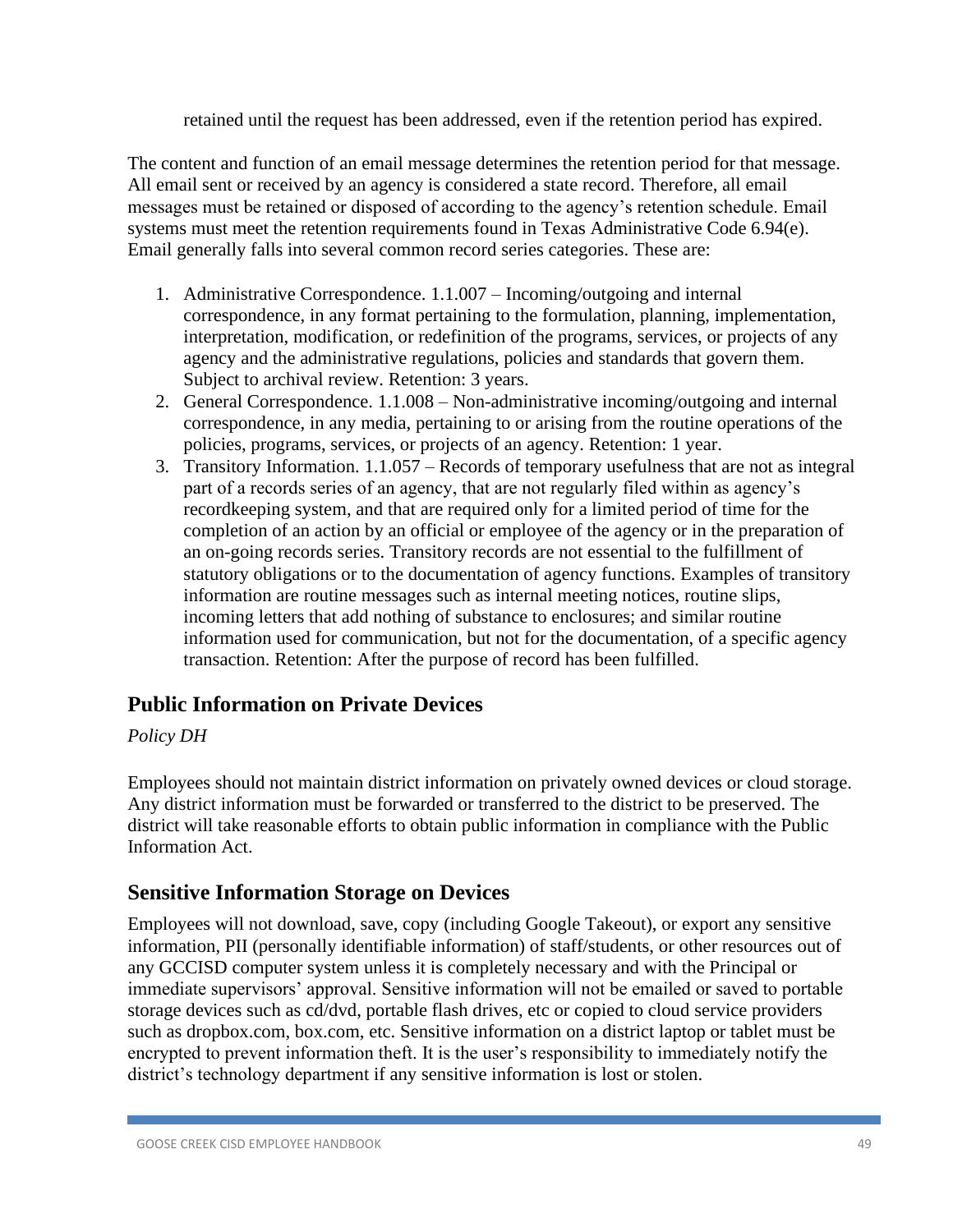As part of the District's Information Security Guidelines, data stored on district resources are subject to auditing and/or monitoring to ensure compliance. Employees found storing sensitive data without appropriate approval and without appropriate encryption/security controls may face disciplinary action, up to and including termination of employment.

## **Electronic Communications between Employee, Students, and Parents**

#### *Policy DH*

A certified or licensed employee, or any other employee designated in writing by the superintendent or a campus principal, may communicate through electronic media with students who are currently enrolled in the district. The employee must comply with the provisions outlined below. All other employees are prohibited from communicating with students who are enrolled in the district through electronic media. An employee shall notify his/her supervisor when a student engages in improper electronic communication with the employee.

An employee is not subject to these provisions to the extent the employee has a social or family relationship with a student. For example, an employee may have a relationship with a niece or nephew, a student who is the child of an adult friend, a student who is a friend of the employee's child, or a member or participant in the same civic, social, recreational, or religious organization. An employee who claims an exception based on a social relationship shall provide written consent from the student's parent. The written consent shall include an acknowledgement by the parent that:

- The employee has provided the parent with a copy of this protocol
- The employee and the student have a social relationship outside of school;
- The parent understands that the employee's communications with the student are accepted from district regulation; and
- The parent is solely responsible for monitoring electronic communications between the employee and the student.

The following definitions apply for the use of electronic media with students:

- *Electronic media* includes all forms of social media, such as text messaging, instant messaging, electronic mail (e-mail), Web logs (blogs), wikis, electronic forums (chat rooms), video-sharing websites (e.g., YouTube), editorial comments posted on the Internet, and social network sites (e.g., Facebook, Twitter, LinkedIn, Instagram). *Electronic media* also includes all forms of telecommunication such as landlines, cell phones, and web-based applications.
- *Communicate* means to convey information and includes a one-way communication as well as a dialogue between two or more people. A public communication by an employee that is not targeted at students (e.g., a posting on the employee's personal social network page or a blog) is not a *communication*: however, the employee may be subject to district regulations on personal electronic communications. See *Personal Use of Electronic Media*, above. Unsolicited contact from a student through electronic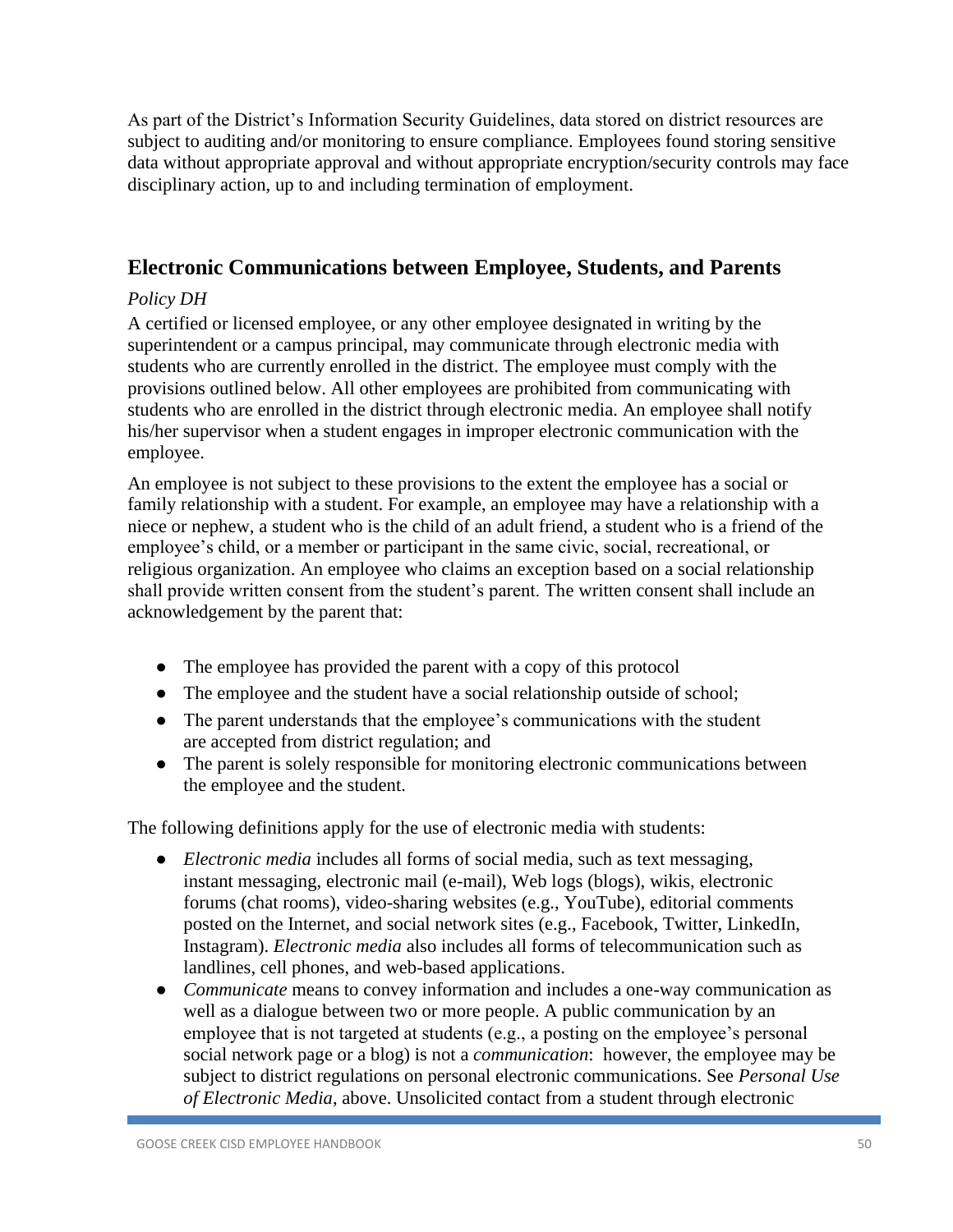means is not a *communication*.

● *Certified or licensed employee* means a person employed in a position requiring SBEC certification or a professional license, and whose job duties may require the employee to communicate electronically with students. The term includes classroom teachers, counselors, principals, librarians, paraprofessionals, nurses, educational diagnosticians, licensed therapists, and athletic trainers.

An employee who uses electronic media to communicate with students shall observe the following:

- The employee may use any form of electronic media **except** text messaging. Only a teacher, trainer, or other employee who has an extracurricular duty may use text messaging, and then only to communicate with students who participate in the extracurricular activity over which the employee has responsibility. An employee who communicates with a student using text messaging shall comply with the following protocol:
	- o The employee shall include at least one of the student's parents or guardians as a recipient on each text message to the student so that the student and parent receive the same message;
	- o The employee shall include his or her immediate supervisor as a recipient on each text message to the student so that the student and supervisor receive the same message;
	- o For each text message addressed to one or more students, the employee shall send a copy of the text message to the employee's district e-mail address.
- The employee shall limit communications to matters within the scope of the employee's professional responsibilities (e.g., for classroom teachers, matters relating to class work, homework, and tests; for an employee with an extracurricular duty, matters relating to the extracurricular activity.
- The employee is prohibited from knowingly communicating with students through a personal social network page; the employee must create a separate social network page ("professional page") for the purpose of communicating with students. The employee must enable administration and parents to access the employee's professional page.
- The employee shall not communicate directly with any student between the hours of 9p.m. and 5a.m. An employee may, however, make public posts to a social network site, blog, or similar application at any time.
- The employee does not have a right to privacy with respect to communications with students and parents.
- The employee continues to be subject to applicable state and federal laws, local policies, administrative regulations, and the Texas Educators' Code of Ethics including:
	- o Compliance with the Public Information Act and the Family Educational Rights and Privacy Act (FERPA), including retention and confidentiality of student records. [See Policies CPC and FL]
	- o Copyright law [See Policy CY]
- Prohibitions against soliciting or engaging in sexual conduct or a romantic relationship with a student. [See Policy DH]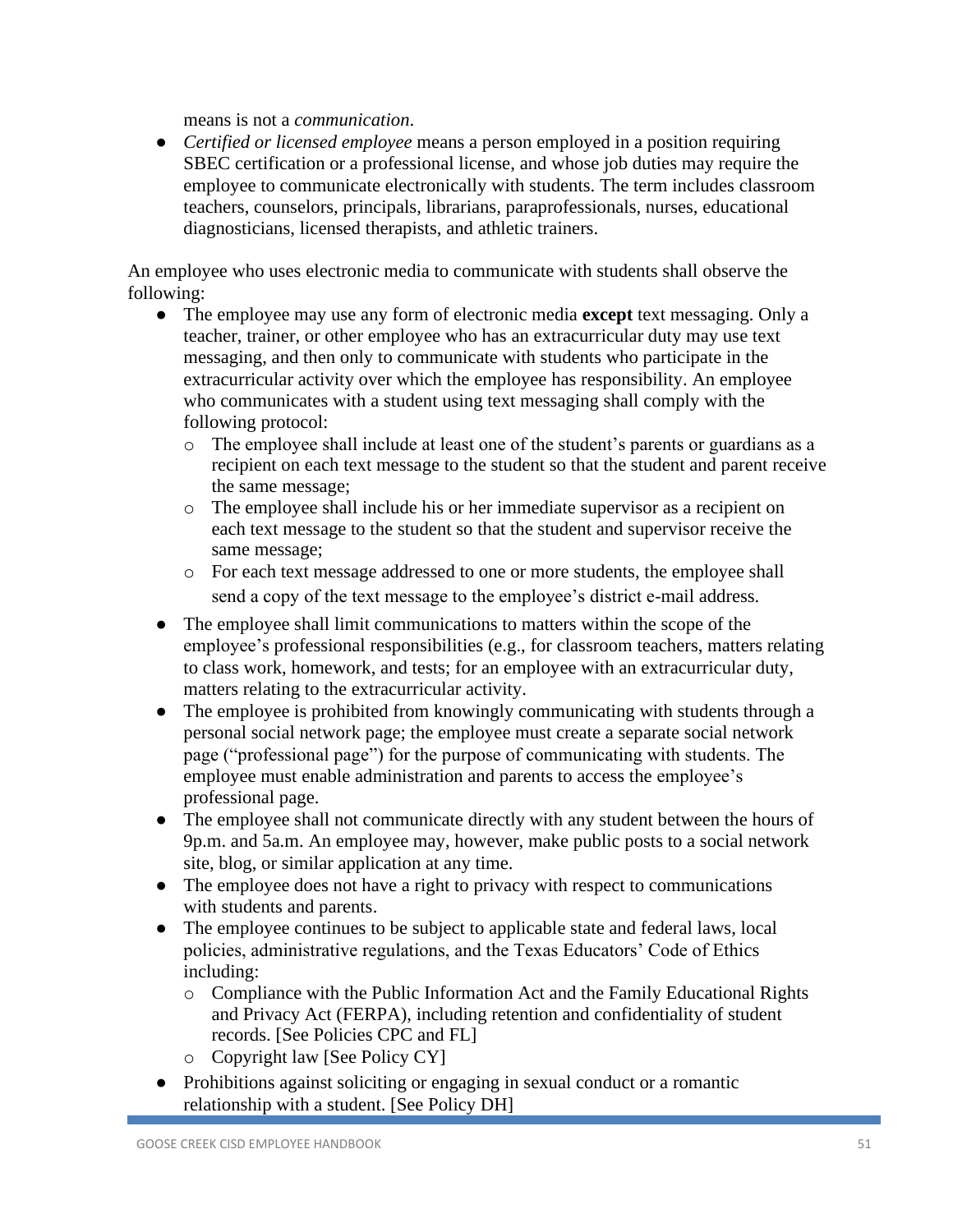- Upon request from administration, an employee will provide the phone number(s), social network site(s), or other information regarding the method(s) of electronic media the employee uses to communicate with one or more currently-enrolled students.
- Upon written request from a parent or student, the employee shall discontinue communicating with the student through e-mail, text messaging, instant messaging, or any other form of one-to-one communication.
- An employee may request an exception from one or more of the limitations above by submitting a written request to his or her immediate supervisor.
- All staff are required to use school email accounts for all official electronic communications with parents. Communication about school issues through personal email accounts or text messages are not allowed as they cannot be preserved in accordance with the district's record retention policy.
- An employee shall notify his or her supervisor in writing within one business day if a student engages in an improper electronic communication with the employee. The employee should describe the form and content of the electronic communication.

# **Computer Software Policy**

It is the practice of the district to respect all computer software copyrights and to adhere to the terms of all software licenses to which the district is a party. Technology Department is charged with the responsibility of enforcing these guidelines.

All computer software installed on district equipment must be vetted by, purchased, reported to and installed by Technology Department, or its designee. Software acquisition is restricted to ensure that the school district has a complete record of all software that has been purchased for district computers and can register, support, and upgrade such software accordingly. Additionally, software used on district computers used for instructional purposes must also be vetted by a district curriculum coordinator.

Students, district employees, and volunteers may not duplicate any licensed software or related documentation for use either on the district's premises or elsewhere unless Technology Department is expressly authorized to do so by agreement with the licenser. Unauthorized duplication of software may subject the employee and/or the school district to both civil and criminal penalties under the United States Copyright Act.

Students, district employees, and volunteers may not give software to any third party including relatives, clients, contractors, etc. District employees, students, and volunteers may use district approved software on local area networks or on multiple machines only in accordance with applicable license agreements.

For further information regarding the purchase and installation of computer software, please call the Technology Helpdesk at 281-420-4633 or [helpdesk@gccisd.net](mailto:helpdesk@gccisd.net).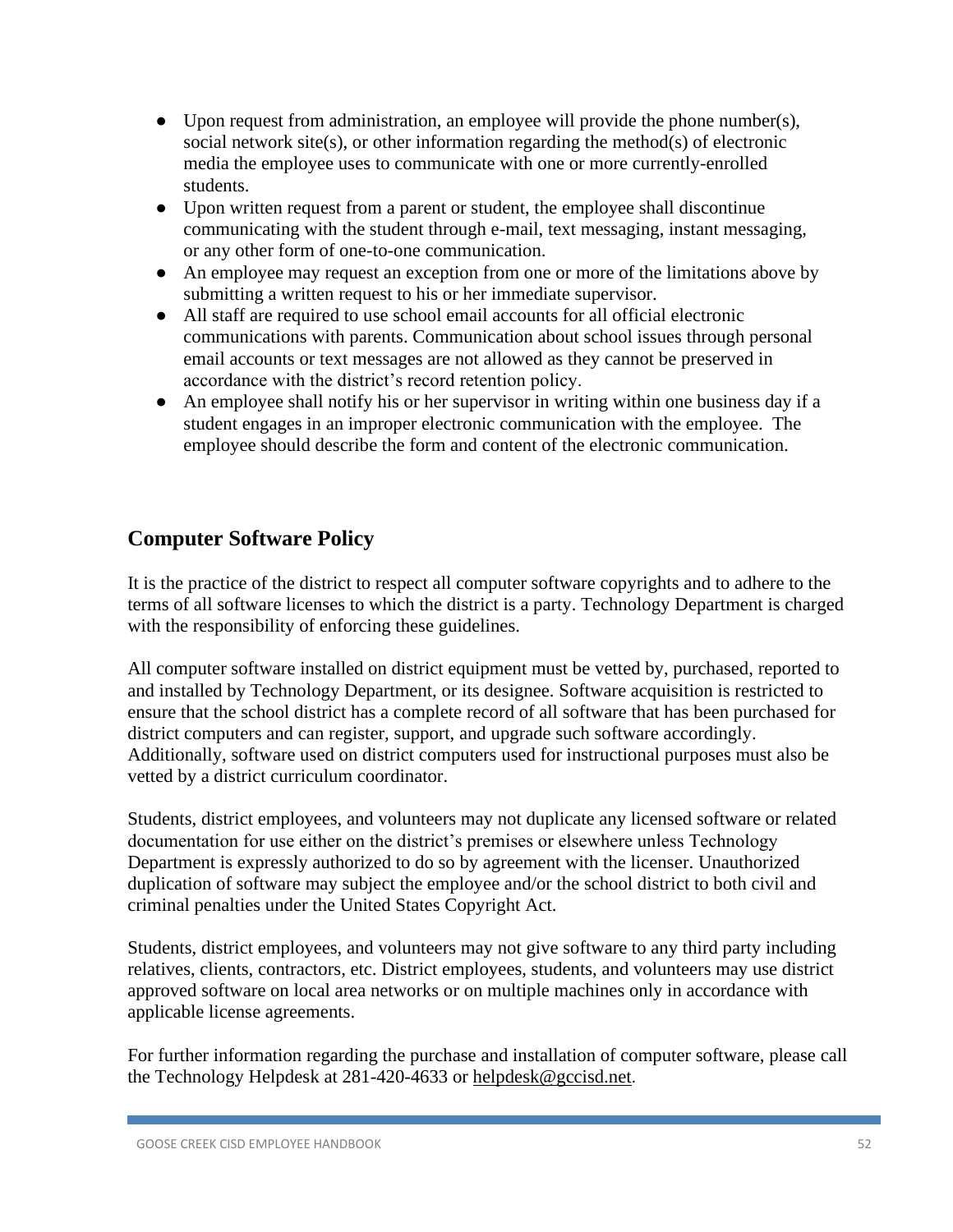## **Intellectual Property Rights**

### *Policy CY*

As agents of the District, employees shall have limited rights to work they create using the District's electronic communications system. The District shall retain the right to use any product created in the scope of a person's employment even when the author is no longer an employee of the District.

## **Recordings in the Workplace**

School employees are prohibited from making video or audio recordings of students, unless they have the advance permission of the campus administrator to do so for a permissible reason.

While this is not illegal to secretly record workplace discussions or meetings with adults, the district prohibits this practice unless the employee has the advance consent of the other(s) who are present and/or being recorded. Because it is unprofessional and disruptive to district operations, the Texas Commissioner of Education has stated that secretly recording such conversations may be good cause for termination of employment.

## **Use of Security Cameras**

### *Policy CK*

The District utilizes security cameras and video recording devices at the school campuses and other District facilities. These are located in cafeterias, hallways, classrooms, designated areas, entryways, buses, and parking areas. Information provided by reviewing the videotapes will be utilized, as needed, to help maintain a safe and orderly environment. The District may view recordings to aid in the investigation of employee misconduct and violations of Board Policy, Employee Handbook, Administrative Guidelines and other legal or district requirements.

# **Disclaimer of Liability**

The District shall not be liable for user's inappropriate use of electronic communication resources or violations of copyright restrictions or other laws, users' mistakes or negligence, and costs incurred by users. The District shall not be responsible for ensuring the accuracy, age appropriateness, or usability of any information found on the internet.

These guidelines apply to stand-alone computers as well as computers connected to the Network/Internet. The district makes no warranties of any kind, whether expressed or implied, for the services it is providing and is not responsible for any damages suffered by users. This includes loss of data resulting from delays, non-deliveries, mis-deliveries, or service interruptions caused by its negligence or user errors or omissions. The district is not responsible for phone/credit card bills or any other charges incurred by users. Use of any information obtained via the Network/Internet is at the user's own risk. The district specifically denies any